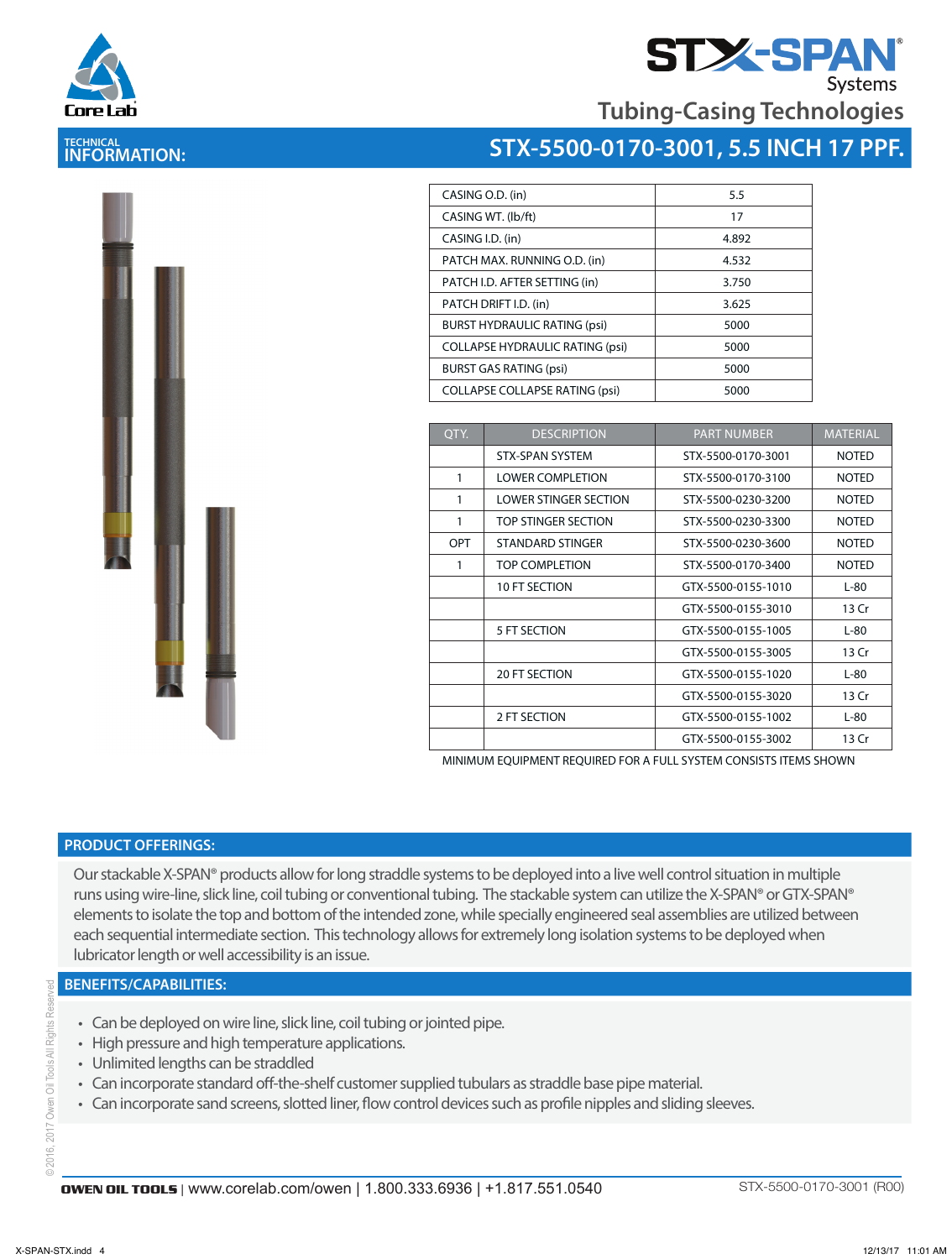

# **STX-SPAN**<br>Tubing-Casing Technologies

# **TECHNICAL INFORMATION:**

| STX-5500-0170-3001, 5.5 INCH 17 PPF. |  |
|--------------------------------------|--|
|                                      |  |



| CASING O.D. (in)                       | 5.5   |
|----------------------------------------|-------|
| CASING WT. (lb/ft)                     | 17    |
| CASING I.D. (in)                       | 4.892 |
| PATCH MAX. RUNNING O.D. (in)           | 4.532 |
| PATCH I.D. AFTER SETTING (in)          | 3.75  |
| PATCH DRIFT I.D. (in)                  | 3.625 |
| <b>BURST HYDRAULIC RATING (psi)</b>    | 5000  |
| <b>COLLAPSE HYDRAULIC RATING (psi)</b> | 5000  |
| <b>BURST GAS RATING (psi)</b>          | 5000  |
| <b>COLLAPSE COLLAPSE RATING (psi)</b>  | 5000  |

| QTY.           | <b>DESCRIPTION</b>                        | <b>PART NUMBER</b> | <b>MATERIAL</b>             |
|----------------|-------------------------------------------|--------------------|-----------------------------|
|                | <b>LOWER COMPLETION</b>                   | STX-5500-0170-3100 | <b>NOTED</b>                |
| $\overline{2}$ | <b>ELASTOMER</b>                          | GTX-5500-0230-6000 | <b>HSN</b>                  |
| $\mathbf{1}$   | <b>BOX ELEMENT</b>                        | GTX-5500-0170-3410 | 13 Cr                       |
| $\mathbf{1}$   | <b>BOTTOM SWAGE</b>                       | GTX-5500-0170-3311 | <b>SUPER \ HYPER CHROME</b> |
| $\mathbf{1}$   | O-RING                                    | OOO-V569-155       | <b>VITON</b>                |
| $\mathbf{1}$   | O-RING                                    | OOO-V569-156       | <b>VITON</b>                |
| $\mathbf{1}$   | 72K SHEAR RING                            | PAT-4500-772       | 4140/4142                   |
| $\mathbf{1}$   | SET SCREW 1/4 INCH X 20 TPI,<br>5/16 INCH | PUR-0501-030       | <b>ALLOY</b>                |
| $\mathbf{1}$   | <b>SLEEVE NUT</b>                         | SET-3250-120       | 4130/4140                   |
| $\mathbf{1}$   | <b>SLEEVE LOCK NUT</b>                    | SET-3250-121       | 4130/4140                   |
| $\mathbf{1}$   | <b>OUICK CHANGE ROD</b>                   | SET-3250-130       | 4130/4140                   |
| $\mathbf{1}$   | <b>OUICK CHANGE NUT</b>                   | SET-3250-131       | 4130/4140                   |
| $\mathbf{1}$   | TOP ADAPTER ROD                           | SET-3250-132       | 4130/4140                   |
| $\mathbf{1}$   | ROD TANDEM CONNECTOR                      | SET-3250-133       | 4130/4140                   |
| $\mathbf{1}$   | <b>BOTTOM ROD EXTENDED</b>                | SET-3250-136L      | 4130/4140                   |
| $\mathbf{1}$   | <b>COLLET ASSEMBLY</b>                    | SET-3250-732       | <b>NOTED</b>                |
| $\mathbf{1}$   | <b>COLLET BODY</b>                        | SET-3250-734       | 4140/4142                   |
| $\mathbf{1}$   | <b>END SUB</b>                            | SET-3250-735       | 4130/4140                   |
| $\mathbf{1}$   | <b>COLLET SUPPORT</b>                     | SET-3250-157C      | 4130/4140                   |
| $\mathbf{1}$   | <b>LOWER RECEIVER</b>                     | STX-5500-0230-3130 | <b>SUPER \ HYPER CHROME</b> |
| $\mathbf{1}$   | LATCH COLLET 90 L/H                       | STX-5500-0230-3553 | <b>SUPER \ HYPER CHROME</b> |
| $\mathbf{1}$   | SETTING SLEEVE LOWER                      | SET-3250-552A      | 4140/4142                   |
| $\mathbf{1}$   | SETTING SLEEVE UPPER                      | SET-3250-552B      | 4140/4142                   |
| OPT.           | 10 FT SECTION                             | GTX-5500-0155-3010 | 13 Cr                       |

MINIMUM EQUIPMENT REQUIRED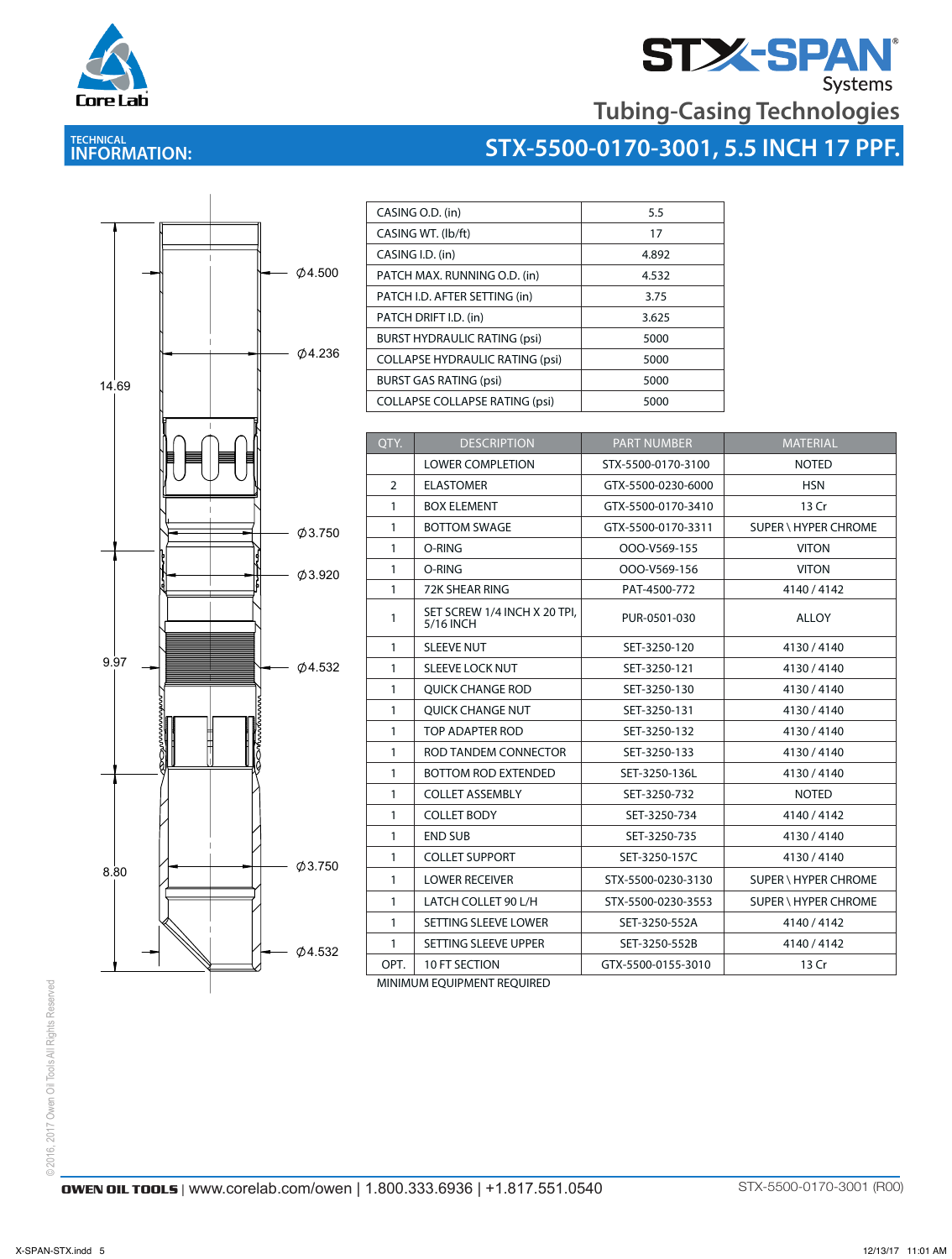

# **STX-SPAN**<br>Tubing-Casing Technologies

# **TECHNICAL INFORMATION:**



 $\mathcal{L}_\text{c}$  is the case of the case of the case of the case of the case of the case of the case of the case of the case of the case of the case of the case of the case of the case of the case of the case of the case of



|                    | CASING O.D. (in)                       | 5.5                |                             |
|--------------------|----------------------------------------|--------------------|-----------------------------|
| CASING WT. (lb/ft) |                                        | 17                 |                             |
| CASING I.D. (in)   |                                        | 4.892              |                             |
|                    | PATCH MAX. RUNNING O.D. (in)           | 4.532              |                             |
|                    | PATCH I.D. AFTER SETTING (in)          | 3.750              |                             |
|                    | PATCH DRIFT I.D. (in)                  | 3.625              |                             |
|                    | <b>BURST HYDRAULIC RATING (psi)</b>    | 5000               |                             |
|                    | <b>COLLAPSE HYDRAULIC RATING (psi)</b> | 5000               |                             |
|                    | <b>BURST GAS RATING (psi)</b>          | 5000               |                             |
|                    | <b>COLLAPSE COLLAPSE RATING (psi)</b>  | 5000               |                             |
| QTY.               | <b>DESCRIPTION</b>                     | <b>PART NUMBER</b> | MATERIAL                    |
|                    | <b>LOWER STINGER SECTION</b>           | STX-5500-0230-3200 | <b>NOTED</b>                |
| $\mathbf{1}$       | <b>LOWER STINGER</b>                   | STX-5500-0230-3220 | SUPER \ HYPER CHROME        |
| 1                  | STANDARD SEAL BORE RECEIVER            | STX-5500-0230-3530 | SUPER \ HYPER CHROME        |
| OPT                | <b>10 FT SECTION</b>                   | GTX-5500-0155-1010 | $L-80$                      |
| $\mathbf{1}$       | SEAL RET. W 90 WICKER L/H              | STX-5500-0230-3555 | 13 Cr                       |
| $\mathbf{1}$       | LATCH COLLET 90 R/H                    | STX-5500-0230-3551 | <b>SUPER \ HYPER CHROME</b> |
| $\mathbf{1}$       | "V" SEAL STACK                         | STX-5500-0230-3500 | VITON \ TEFLON \ RYTON      |
| $\overline{2}$     | O-RING                                 | OOO-V569-155       | <b>VITON</b>                |
| $\overline{2}$     | O-RING                                 | OOO-V569-156       | <b>VITON</b>                |
| 1                  | DEPLOYMENT AND RETRIEVAL TOOL          | DRT-5500-0230-1001 | N/A                         |
|                    |                                        |                    |                             |
| QTY.               | <b>DESCRIPTION</b>                     | <b>PART NUMBER</b> | <b>MATERIAL</b>             |
|                    | STANDARD STINGER                       | STX-5500-0230-3600 | <b>NOTED</b>                |
| $\mathbf{1}$       | STANDARD STINGER                       | STX-5500-0230-3230 | SUPER \ HYPER CHROME        |
| $\mathbf{1}$       | STANDARD SEAL BORE RECEIVER            | STX-5500-0230-3530 | SUPER \ HYPER CHROME        |
| OPT                | 10 FT SECTION                          | GTX-5500-0155-1010 | $L-80$                      |
| 1                  | SEAL RET. W 90 WICKER                  | STX-5500-0230-3550 | 13 Cr                       |
| $\mathbf{1}$       | LATCH COLLET 90 R/H                    | STX-5500-0230-3551 | SUPER \ HYPER CHROME        |
| $\mathbf{1}$       | "V" SEAL STACK                         | STX-5500-0230-3500 | VITON \ TEFLON \ RYTON      |
| 2                  | O-RING                                 | OOO-V569-155       | <b>VITON</b>                |
| 2                  | O-RING                                 | OOO-V569-156       | <b>VITON</b>                |
| $\mathbf{1}$       | DEPLOYMENT AND RETRIEVAL TOOL          | DRT-5500-0230-1001 | N/A                         |
| QTY.               | <b>DESCRIPTION</b>                     | <b>PART NUMBER</b> | <b>MATERIAL</b>             |
|                    | TOP STINGER SECTION                    | STX-5500-0230-3300 | <b>NOTED</b>                |
| $\mathbf{1}$       | STANDARD STINGER                       | STX-5500-0230-3230 | SUPER \ HYPER CHROME        |
| $\mathbf{1}$       | TOP SEAL BORE RECEIVER                 | STX-5500-0230-3330 | SUPER \ HYPER CHROME        |
| OPT                | 10 FT SECTION                          | GTX-5500-0155-1010 | $L-80$                      |
| 1                  | SEAL RET. W 90 WICKER                  | STX-5500-0230-3550 | 13 Cr                       |
| 1                  | LATCH COLLET 75 DEG                    | STX-5500-0230-3552 | SUPER \ HYPER CHROME        |
| $\mathbf{1}$       | "V" SEAL STACK                         | STX-5500-0230-3500 | VITON \ TEFLON \ RYTON      |
| 2                  | O-RING                                 | OOO-V569-155       | <b>VITON</b>                |
| 2                  | O-RING                                 | OOO-V569-156       | <b>VITON</b>                |
|                    |                                        |                    |                             |
| 1                  | DEPLOYMENT AND RETRIEVAL TOOL          | DRT-5500-0230-1001 | N/A                         |

**OWEN OIL TOOLS** | www.corelab.com/owen | 1.800.333.6936 | +1.817.551.0540 STX-5500-0170-3001 (R00)

© 2016, 2017 Owen Oil Tools All Rights Reserved

© 2016, 2017 Owen Oil Tools All Rights Reserved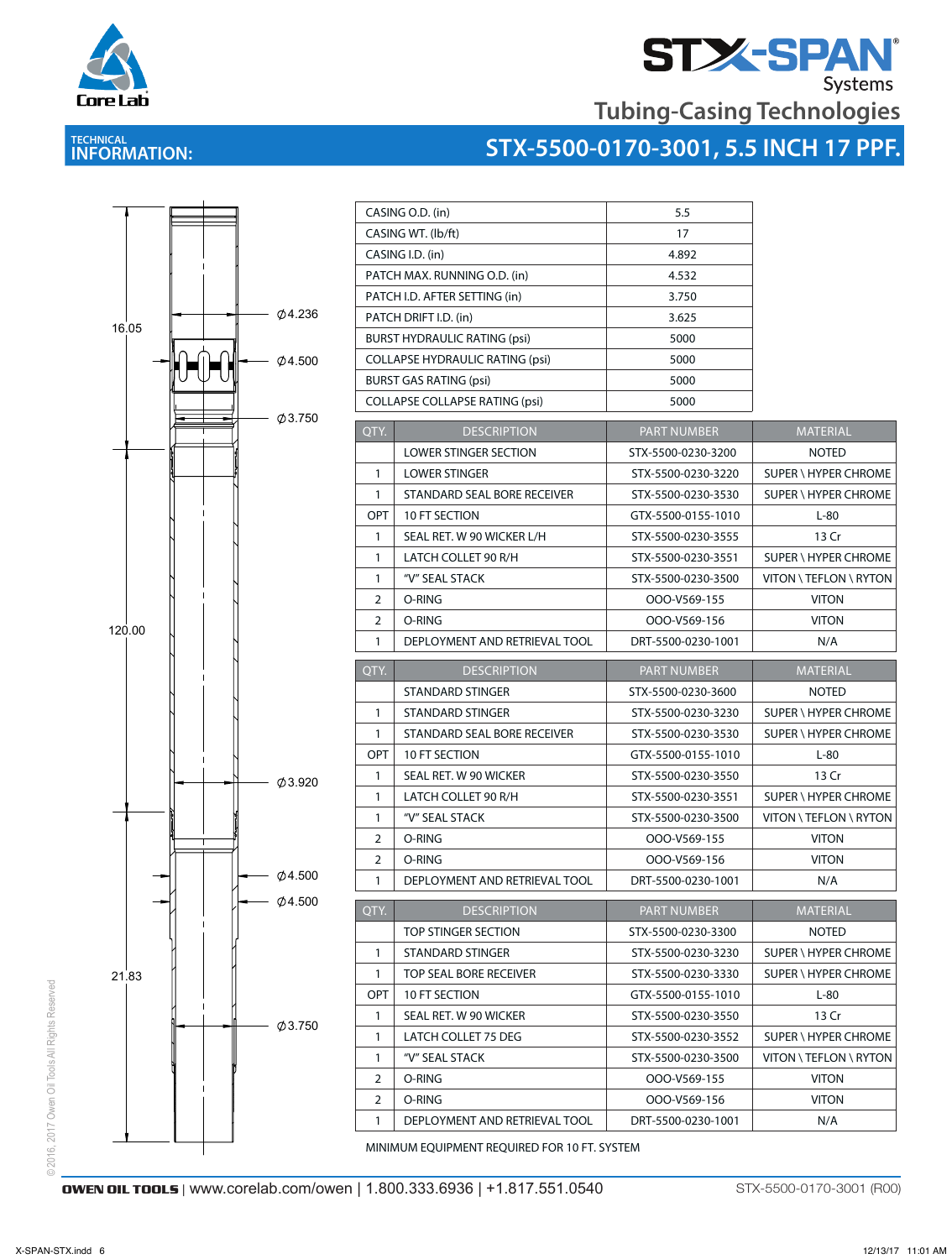

# **STAN**<br>Tubing-Casing Technologies

# **TECHNICAL INFORMATION:**





| CASING O.D. (in)                       | 5.5   |
|----------------------------------------|-------|
| CASING WT. (lb/ft)                     | 17    |
| CASING I.D. (in)                       | 4.892 |
| PATCH MAX. RUNNING O.D. (in)           | 4.532 |
| PATCH I.D. AFTER SETTING (in)          | 3.750 |
| PATCH DRIFT I.D. (in)                  | 3.625 |
| <b>BURST HYDRAULIC RATING (psi)</b>    | 5000  |
| <b>COLLAPSE HYDRAULIC RATING (psi)</b> | 5000  |
| <b>BURST GAS RATING (psi)</b>          | 5000  |
| <b>COLLAPSE COLLAPSE RATING (psi)</b>  | 5000  |

|                | CASING O.D. (in)                          | 5.5                |                             |
|----------------|-------------------------------------------|--------------------|-----------------------------|
|                | CASING WT. (lb/ft)                        | 17                 |                             |
|                | CASING I.D. (in)                          | 4.892              |                             |
|                | PATCH MAX. RUNNING O.D. (in)              | 4.532              |                             |
|                | PATCH I.D. AFTER SETTING (in)             | 3.750              |                             |
|                | PATCH DRIFT I.D. (in)                     | 3.625              |                             |
|                | <b>BURST HYDRAULIC RATING (psi)</b>       | 5000               |                             |
|                | <b>COLLAPSE HYDRAULIC RATING (psi)</b>    | 5000               |                             |
|                | <b>BURST GAS RATING (psi)</b>             | 5000               |                             |
|                | <b>COLLAPSE COLLAPSE RATING (psi)</b>     | 5000               |                             |
|                |                                           |                    |                             |
| QTY.           | <b>DESCRIPTION</b>                        | <b>PART NUMBER</b> | MATERIAL                    |
|                | <b>TOP COMPLETION</b>                     | STX-5500-0170-3400 | <b>NOTED</b>                |
| 2              | <b>ELASTOMER</b>                          | GTX-5500-0230-6000 | <b>HSN</b>                  |
| $\mathbf{1}$   | PIN ELEMENT                               | GTX-5500-0170-3210 | 13 Cr                       |
| $\mathbf{1}$   | <b>TOP SWAGE</b>                          | GTX-5500-0170-3110 | <b>SUPER \ HYPER CHROME</b> |
| $\overline{2}$ | O-RING                                    | OOO-V569-155       | <b>VITON</b>                |
| 2              | O-RING                                    | OOO-V569-156       | <b>VITON</b>                |
| 1              | SET SCREW 1/4 INCH X 20 TPI,<br>5/16 INCH | PUR-0501-030       | ALLOY                       |
| $\mathbf{1}$   | 72K SHEAR RING                            | PAT-4500-772       | 4140 / 4142                 |
| 1              | <b>SLEEVE NUT</b>                         | SET-3250-120       | 4130 / 4140                 |
| $\mathbf{1}$   | SLEEVE LOCK NUT                           | SET-3250-121       | 4130/4140                   |
| 1              | SETTING SLEEVE                            | SET-3250-262       | 4140 / 4142                 |
| 1              | QUICK CHANGE ROD                          | SET-3250-130       | 4130 / 4140                 |
| 1              | QUICK CHANGE NUT                          | SET-3250-131       | 4130/4140                   |
| $\mathbf{1}$   | TOP ADAPTER ROD                           | SET-3250-132       | 4130/4140                   |
| 1              | ROD TANDEM CONNECTOR                      | SET-3250-133       | 4130/4140                   |
| 1              | <b>BOTTOM ROD EXTENDED</b>                | SET-3250-136L      | 4130 / 4140                 |
| 1              | <b>COLLET ASSEMBLY</b>                    | SET-3250-732       | <b>NOTED</b>                |
| $\mathbf{1}$   | <b>COLLET BODY</b>                        | SET-3250-734       | 4140 / 4142                 |
| 1              | <b>END SUB</b>                            | SET-3250-735       | 4130 / 4140                 |
| 1              | <b>COLLET SUPPORT</b>                     | SET-3250-157C      | 4130 / 4140                 |
| 1              | <b>PROFILE SUB</b>                        | STX-5500-0230-3450 | SUPER \ HYPER CHROME        |
| $\mathbf{1}$   | SEAL RET. W 75 DEG WICKER                 | STX-5500-0230-3554 | 13 Cr                       |
| $\mathbf{1}$   | "V" SEAL STACK                            | STX-5500-0230-3500 | VITON \ TEFLON \ RYTON      |
|                | <b>TOP STINGER</b>                        | STX-5500-0230-3340 | SUPER \ HYPER CHROME        |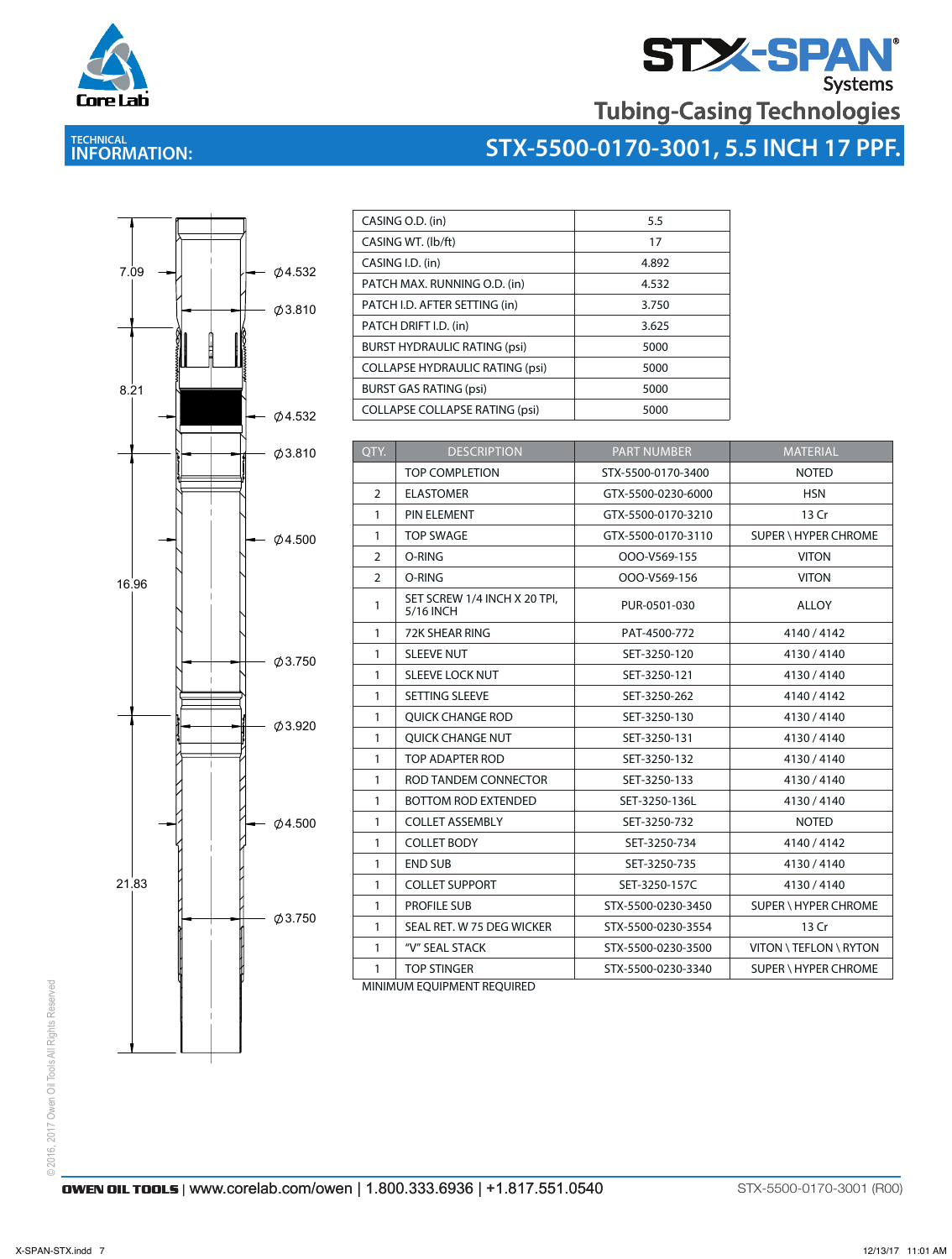



### **SECTION SPECIFICATIONS: STX-0000-0000-0000 STX-5500-0170-3001, 5.5 INCH 17 PPF.**



| <b>PART NUMBER</b>          | <b>LENGTH</b> | <b>OAL</b> | <b>WEIGHT</b> | <b>MATERIAL</b> |
|-----------------------------|---------------|------------|---------------|-----------------|
| GTX-5500-0155-1010          | 120           | 121.8      | 130           | $L-80$          |
| GTX-5500-0155-3010          | 120           | 121.8      | 130           | 13 Cr           |
| GTX-5500-0155-1005          | 60            | 61.8       | 65            | L-80            |
| GTX-5500-0155-3005          | 60            | 61.8       | 65            | 13 Cr           |
| GTX-5500-0155-1020          | 240           | 241.8      | 260           | $L-80$          |
| GTX-5500-0155-3020          | 240           | 241.8      | 260           | 13 Cr           |
| GTX-5500-0155-1002          | 24            | 25.8       | 26            | $L-80$          |
| GTX-5500-0155-3002          | 24            | 25.8       | 26            | 13 Cr           |
|                             |               |            |               |                 |
| <b>PATCH TENSILE RATING</b> |               |            | 104,000 LBF   |                 |

PATCH TENSILE RATING 104,000 LBF RATING 104,000 LBF RATING 104,000 LBF RATING 104,000 LBF RATING 104,000 LBF R

| <b>WEIGHT (LBS.)</b> |
|----------------------|
| 107.5                |
| 221.0                |
| 221.0                |
| 221.0                |
| 121.3                |
| 254.6                |
| 254.6                |
| 254.6                |
|                      |

## **SYSTEM WEIGHTS SETTING TOOL OPTIONS:**

| <b>WEIGHT (LBS.)</b> | <b>HYDRAULIC</b>                               |                        |                 | <b>WEIGHT (LBS)</b> |
|----------------------|------------------------------------------------|------------------------|-----------------|---------------------|
| 107.5                | 3-1/8 INCH HYDARULIC                           | SET-3125-010           |                 | 300                 |
| 221.0                | 3-1/4 INCH MULTISTAGE                          |                        |                 |                     |
| 221.0                | SETTING TOOL INTERNALLY<br>STROKED (HYDRAULIC) | SET-3250-410           |                 | 287                 |
| 221.0                |                                                | <b>SCREEN SUB</b>      | TT0798-288A     |                     |
| 121.3                |                                                | <b>CIRCULATION SUB</b> | SET-2875-010    |                     |
| 254.6                |                                                | DUMP SUB               | OT0710-288B-000 |                     |
| 254.6                |                                                |                        |                 |                     |

| 254.6 | <b>PYROTECHNIC</b>                                                 |                     |                 | <b>WEIGHT (LBS)</b> |
|-------|--------------------------------------------------------------------|---------------------|-----------------|---------------------|
|       | 3-1/4 INCH MULTISTAGE<br>SETTING TOOL                              | SET-3250-000        |                 | 206                 |
|       | 3-1/4 INCH MULTISTAGE<br>SETTING TOOL INTERNALLY<br><b>STROKED</b> | SET-3250-400        |                 | 200                 |
|       |                                                                    | <b>POWER CHARGE</b> | OPC-3250-000-MS |                     |
|       |                                                                    | <b>IGNITER</b>      | DET-5306-074    |                     |
|       |                                                                    |                     | DET-5306-008    |                     |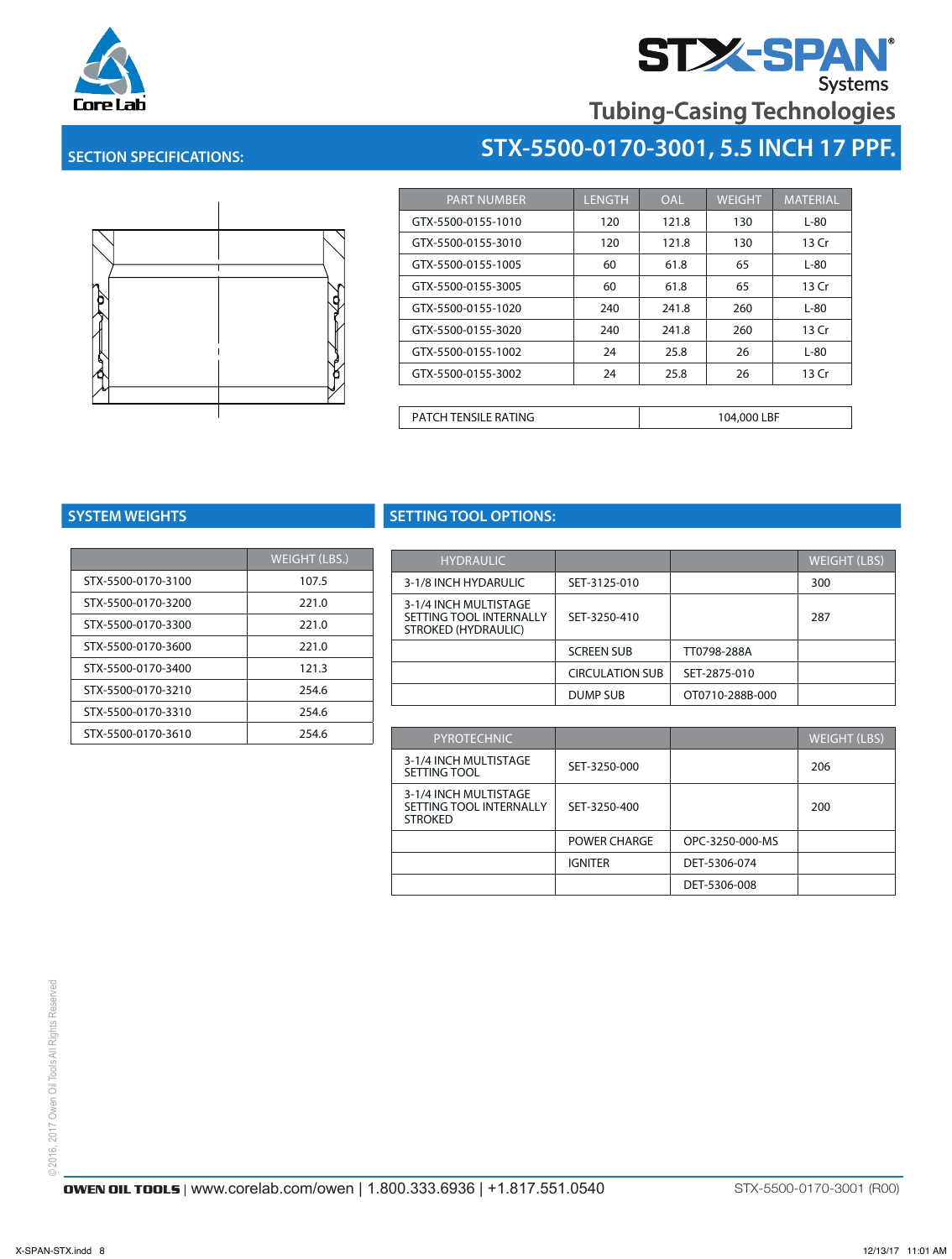

# **STX-SPAN®** Systems

**Tubing-Casing Technologies**

# **INFORMATION:**

CASING O.D. (in) 5.5

## **ITECHNICAL AND TECHNICAL STRIP OF TECHNICAL STRIP OF TECHNICAL AND TECHNICAL AND TECHNICAL STRIP OF TECHNICAL STRIP OF TECHNICAL AND THE STRIP OF TECHNICAL STRIP OF TECHNICAL AND TECHNICAL AND TECHNICAL STRIP OF TECHNICAL**



| QTY.         | <b>PART NUMBER</b> | <b>DESCRIPTION</b>                         | <b>MATERIAL</b>             |
|--------------|--------------------|--------------------------------------------|-----------------------------|
|              | STX-5500-0170-3210 | LOWER STINGER FOR TRACTOR DEPLOYMENT       | <b>NOTED</b>                |
| $\mathbf{1}$ | STX-5500-0230-3530 | STANDARD SEAL BORE RECEIVER                | <b>SUPER \ HYPER CHROME</b> |
| $\mathbf{1}$ | STX-5500-0230-3551 | LATCH COLLET 90 R/H                        | SUPER \ HYPER CHROME        |
| $\mathbf{1}$ | STX-5500-0230-3450 | <b>PROFILE SUB</b>                         | SUPER \ HYPER CHROME        |
| 1            | STX-5500-0230-3220 | <b>LOWER STINGER</b>                       | SUPER \ HYPER CHROME        |
| $\mathbf{1}$ | STX-5500-0230-3500 | "V" SEAL STACK                             | VITON \ TEFLON \ RYTON      |
| $\mathbf{1}$ | STX-5500-0230-3555 | SEAL RET. W 90 WICKER L/H                  | 13 Cr                       |
| OPT          | GTX-5500-0155-1010 | 10 FT SECTION                              | $L-80$                      |
| 3            | OOO-V569-155       | O-RING                                     | <b>VITON</b>                |
| 3            | OOO-V569-156       | O-RING                                     | <b>VITON</b>                |
| 1            | PAT-4500-715       | <b>15K SHEAR STUD</b>                      | 4140 / 4142                 |
|              |                    | SET SCREW 1/4 INCH X 20 TPI, 5/16 INCH     |                             |
| $\mathbf{1}$ | PUR-0501-030       |                                            | ALLOY                       |
| 1            | SET-3250-120       | <b>SLEEVE NUT</b>                          | 4130/4140                   |
| 1            | SET-3250-552B      | SETTING SLEEVE UPPER                       | 4140 / 4142                 |
| 1            | SET-3250-552A      | SETTING SLEEVE LOWER                       | 4140 / 4142                 |
| $\mathbf{1}$ | SET-3250-130       | <b>QUICK CHANGE ROD</b>                    | 4130/4140                   |
| 1            | SET-3250-131       | QUICK CHANGE NUT                           | 4130 / 4140                 |
| 1            | SET-3250-132       | TOP ADAPTER ROD                            | 4130/4140                   |
| 1            | SET-3250-133       | ROD TANDEM CONNECTOR                       | 4130/4140                   |
| 1            | SET-3250-136L      | <b>BOTTOM ROD EXTENDED</b>                 | 4130/4140                   |
| $\mathbf{1}$ | SET-3250-732       | <b>COLLET ASSEMBLY</b>                     | <b>NOTED</b>                |
| $\mathbf{1}$ | SET-3250-734       | <b>COLLET BODY</b>                         | 4140 / 4142                 |
| $\mathbf{1}$ | SET-3250-735       | END SUB                                    | 4130/4140                   |
| $\mathbf{1}$ | SET-3250-157C      | <b>COLLET SUPPORT</b>                      | 4130/4140                   |
| QTY.         | PART NUMBER        | <b>DESCRIPTION</b>                         | <b>MATERIAL</b>             |
|              |                    |                                            |                             |
|              | STX-5500-0170-3310 | TOP STINGER SECTION FOR TRACTOR DEPLOYMENT | <b>NOTED</b>                |
| $\mathbf{1}$ | STX-5500-0230-3330 | TOP SEAL BORE RECEIVER                     | <b>SUPER \ HYPER CHROME</b> |
| $\mathbf{1}$ | STX-5500-0230-3552 | LATCH COLLET 75 DEG                        | SUPER \ HYPER CHROME        |
| $\mathbf{1}$ | STX-5500-0230-3450 | <b>PROFILE SUB</b>                         | SUPER \ HYPER CHROME        |
| 1            | STX-5500-0230-3230 | <b>STANDARD STINGER</b>                    | SUPER \ HYPER CHROME        |
| $\mathbf{1}$ | STX-5500-0230-3500 | "V" SEAL STACK                             | VITON \ TEFLON \ RYTON      |
| $\mathbf{1}$ | STX-5500-0230-3550 | SEAL RET. W 90 WICKER                      | 13 Cr                       |
| OPT          | GTX-5500-0155-1010 | 10 FT SECTION                              | $L-80$                      |
| 3            | OOO-V569-155       | O-RING                                     | <b>VITON</b>                |
| 3            | OOO-V569-156       | O-RING                                     | <b>VITON</b>                |
| $\mathbf{1}$ | PAT-4500-715       | <b>15K SHEAR STUD</b>                      | 4140/4142                   |
| $\mathbf{1}$ | PUR-0501-030       | SET SCREW 1/4 INCH X 20 TPI, 5/16 INCH     | <b>ALLOY</b>                |
| $\mathbf{1}$ | SET-3250-120       | <b>SLEEVE NUT</b>                          | 4130/4140                   |
| $\mathbf{1}$ | SET-3250-552B      | SETTING SLEEVE UPPER                       | 4140 / 4142                 |
| 1            | SET-3250-552A      | SETTING SLEEVE LOWER                       | 4140 / 4142                 |
|              |                    |                                            |                             |
| $\mathbf{1}$ | SET-3250-130       | <b>QUICK CHANGE ROD</b>                    | 4130/4140                   |
| 1            | SET-3250-131       | <b>QUICK CHANGE NUT</b>                    | 4130/4140                   |
| $\mathbf{1}$ | SET-3250-132       | TOP ADAPTER ROD                            | 4130/4140                   |
| $\mathbf{1}$ | SET-3250-133       | ROD TANDEM CONNECTOR                       | 4130 / 4140                 |
| 1            | SET-3250-136L      | <b>BOTTOM ROD EXTENDED</b>                 | 4130/4140                   |
| $\mathbf{1}$ | SET-3250-732       | <b>COLLET ASSEMBLY</b>                     | <b>NOTED</b>                |
| 1            | SET-3250-734       | <b>COLLET BODY</b>                         | 4140 / 4142                 |
| $\mathbf{1}$ | SET-3250-735       | <b>END SUB</b>                             | 4130/4140                   |
| $\mathbf{1}$ | SET-3250-157C      | <b>COLLET SUPPORT</b>                      | 4130/4140                   |
| QTY.         | <b>PART NUMBER</b> | <b>DESCRIPTION</b>                         | MATERIAL                    |
|              | STX-5500-0170-3610 | STANDARD STINGER FOR TRACTOR DEPLOYMENT    | <b>NOTED</b>                |
| 1            | STX-5500-0230-3230 | STANDARD STINGER                           | SUPER \ HYPER CHROME        |
| 1            | STX-5500-0230-3530 | STANDARD SEAL BORE RECEIVER                | SUPER \ HYPER CHROME        |
| $\mathbf{1}$ | STX-5500-0230-3450 | PROFILE SUB                                | SUPER \ HYPER CHROME        |
| 1            | STX-5500-0230-3550 | SEAL RET. W 90 WICKER                      | 13 Cr                       |
| OPT          | GTX-5500-0155-1010 | 10 FT SECTION                              | $L-80$                      |
|              |                    |                                            |                             |
| 1            | STX-5500-0230-3500 | "V" SEAL STACK                             | VITON \ TEFLON \ RYTON      |
| $\mathbf{1}$ | STX-5500-0230-3551 | LATCH COLLET 90 R/H                        | SUPER \ HYPER CHROME        |
| 3            | OOO-V569-155       | O-RING                                     | <b>VITON</b>                |
|              |                    | O-RING                                     |                             |
| 3            | OOO-V569-156       |                                            | <b>VITON</b>                |
| $\mathbf{1}$ | PAT-4500-715       | <b>15K SHEAR STUD</b>                      | 4140 / 4142                 |
| 1            | PUR-0501-030       | SET SCREW 1/4 INCH X 20 TPI, 5/16 INCH     | ALLOY                       |
| $\mathbf{1}$ | SET-3250-120       | SLEEVE NUT                                 | 4130/4140                   |
| $\mathbf{1}$ | SET-3250-552B      | SETTING SLEEVE UPPER                       | 4140 / 4142                 |
| 1            |                    | SETTING SLEEVE LOWER                       |                             |
|              | SET-3250-552A      |                                            | 4140 / 4142                 |
| $\mathbf{1}$ | SET-3250-130       | <b>QUICK CHANGE ROD</b>                    | 4130/4140                   |
| $\mathbf{1}$ | SET-3250-131       | QUICK CHANGE NUT                           | 4130/4140                   |
| $\mathbf{1}$ | SET-3250-132       | TOP ADAPTER ROD                            | 4130/4140                   |
| $\mathbf{1}$ | SET-3250-133       | ROD TANDEM CONNECTOR                       | 4130/4140                   |
| 1            | SET-3250-136L      | BOTTOM ROD EXTENDED                        | 4130/4140                   |
| $\mathbf{1}$ | SET-3250-732       | <b>COLLET ASSEMBLY</b>                     | <b>NOTED</b>                |
| $\mathbf{1}$ | SET-3250-734       | <b>COLLET BODY</b>                         | 4140 / 4142                 |
| $\mathbf{1}$ | SET-3250-735       | <b>END SUB</b>                             | 4130/4140                   |
| 1            | SET-3250-157C      | <b>COLLET SUPPORT</b>                      | 4130/4140                   |

## **OWEN OIL TOOLS** | WWW.corelab.com/owen | 1.800.333.6936 | +1.817.551.0540 STX-5500-0170-3001 (R00)